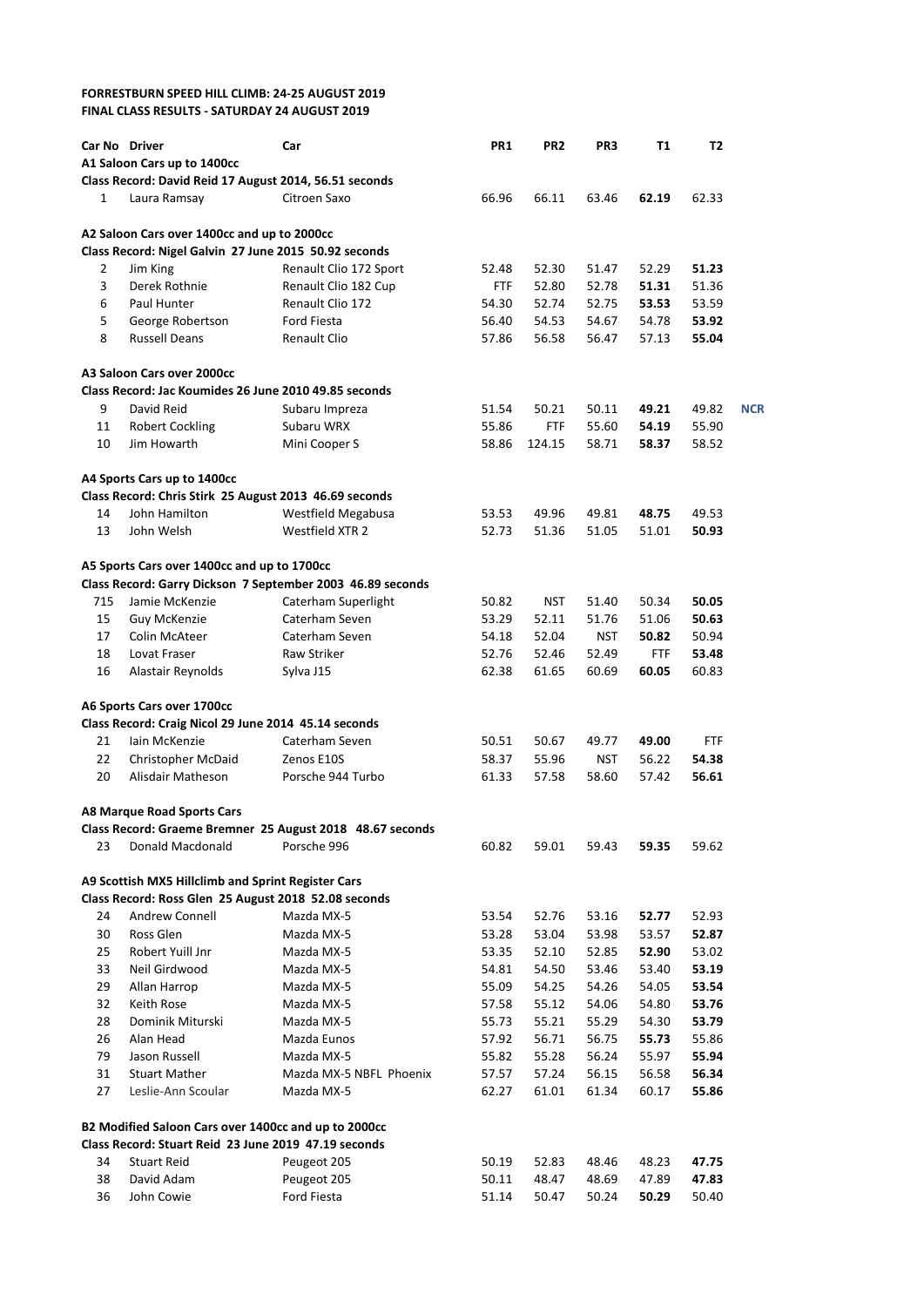| 37       | John Ramsay                                            | Vauxhall Nova                                                                   | 54.02          | 52.10          | 52.20          | 51.71          | 52.28               |                |
|----------|--------------------------------------------------------|---------------------------------------------------------------------------------|----------------|----------------|----------------|----------------|---------------------|----------------|
| 734      | Allan Reid                                             | Peugeot 205                                                                     | <b>NST</b>     | <b>NST</b>     | <b>NST</b>     | 52.88          | 51.90               |                |
| 35       | Geoffrey Harkness                                      | <b>Vauxhall Corsa</b>                                                           | 54.63          | <b>NST</b>     | <b>NST</b>     | 52.98          | 53.02               |                |
|          | <b>B3 Modified Saloon Cars over 2000cc</b>             |                                                                                 |                |                |                |                |                     |                |
|          |                                                        | Class Record: Donald McCaskill 28 August 2011 45.55 seconds                     |                |                |                |                |                     |                |
| 39       | <b>Andrew Borthwick</b>                                | <b>Talbot Sunbeam</b>                                                           | 64.94          | 62.63 NST      |                | 63.92          | 61.71               |                |
|          | <b>B4 Modified Sports Cars up to 1400cc</b>            |                                                                                 |                |                |                |                |                     |                |
|          |                                                        | Class Record: Paul Lawrence 28 August 2011 45.31 seconds                        |                |                |                |                |                     |                |
| 41       | Andrew Grover                                          | Sylva Riot                                                                      | 47.78          | <b>NST</b>     | 48.89          | 46.80          | 47.20               |                |
| 40       | <b>Trevor Park</b>                                     | NBR Tiger R10                                                                   | 50.56          | 48.65          | <b>NST</b>     | 47.54          | RET                 |                |
| 42       | John Lowe                                              | Fisher Fury                                                                     | 51.51          | 49.85          | 50.79          | <b>NST</b>     | 49.77               |                |
| 12       | Melvyn Hartley                                         | Westfield Megabusa                                                              | 54.46          | NST            | 54.45          | 51.14          | 51.94               |                |
|          | C1 Sports Libre Cars up to 1400cc                      |                                                                                 |                |                |                |                |                     |                |
|          | Class Record: Ross Napier 24 June 2012 45.49 seconds   |                                                                                 |                |                |                |                |                     |                |
| 45       | <b>Brian Beverley</b>                                  | Westfield XTR2                                                                  | 48.21          | 47.20          | 46.87          | 46.12          | 45.50               |                |
| 43       | <b>Stephen Mallet</b>                                  | Radical PR6                                                                     | 49.36          | 47.82          | 47.32          | 47.11          | 46.84               |                |
| 743      | <b>Richard Mallet</b>                                  | Radical PR6                                                                     | 59.00          | 56.55          | 54.40          | 55.22          | 53.53               |                |
| 44       | Ben Donlevy                                            | <b>ZCars Mini Sprint</b>                                                        | <b>NST</b>     | 72.89          | 68.83          | 84.54          | <b>RET</b>          |                |
|          |                                                        |                                                                                 |                |                |                |                |                     |                |
|          | C3 Sports Libre Cars over 1800cc                       | Class Record: Allan Macdonald 26 August 2012 47.48 seconds                      |                |                |                |                |                     |                |
| 46       | Charlie Fraser                                         | Spire GT3 Sovralimentato                                                        | 53.61          | 48.70          | 49.98          | 47.77          | 47.55               |                |
|          |                                                        |                                                                                 |                |                |                |                |                     |                |
|          | C4 Racing Cars up to 1100cc                            |                                                                                 |                |                |                |                |                     |                |
|          |                                                        | Class Record: Garry Dickson 28 August 2011 40.91 seconds                        |                |                |                |                |                     |                |
| 48       | Paul Rhodes                                            | Oms Hornet                                                                      | 48.80          | 46.13          | 45.40          | 44.37          | 45.16               | <b>2ND BTD</b> |
| 51       | Jonathan Neale                                         | Nemesis -                                                                       | <b>FTF</b>     | 46.24          | 45.65          | 44.70          | 44.69               |                |
| 50       | Colin Graham                                           | Oms PR                                                                          | 47.18          | 46.48          | 45.57          | 45.18          | 44.98               |                |
| 49       | Tom Graham                                             | Megapin K7                                                                      | 46.91          | 46.49          | 47.07          | 45.45          | 45.90               |                |
| 47       | David Littlejohn                                       | <b>Empire NBR</b>                                                               | 50.81          | 48.93          | 48.82          | 47.99          | 46.79               |                |
| 52       | John Bunting                                           | Jedi Kawasaki MK406                                                             | 52.74          | 53.37          | 54.04          | 52.95          | 52.02               |                |
|          | C5 Racing Cars over 1100cc and up to 1600cc            |                                                                                 |                |                |                |                |                     |                |
|          | Class Record: Lee Adams 29 August 2010 39.2 seconds    |                                                                                 |                |                |                |                |                     |                |
| 53       | David Robertson                                        | Van Diemen FF1600                                                               | 52.68          | 51.05          | 51.06          | 49.90          | 50.13               |                |
| 67       | Jim Campbell                                           | Crossle 12F                                                                     | 68.43          | <b>NST</b>     | 59.97          | 50.73          | 51.02               |                |
|          | <b>C6 Racing Cars over 1600cc</b>                      |                                                                                 |                |                |                |                |                     |                |
|          |                                                        | Class Record: Ross Napier 17 June 2018 38.94 seconds (also the Hill Record)     |                |                |                |                |                     |                |
| 55       | Garry Dickson                                          | Force RGC                                                                       | <b>NST</b>     | <b>NST</b>     | NST            | 43.94          | 48.90               | <b>BTD</b>     |
| 54       | Vincent Banks                                          | Dallara F301                                                                    | 52.10          | 49.14          | 49.04          | 47.47          | 47.54               |                |
|          |                                                        |                                                                                 |                |                |                |                |                     |                |
|          | Class record: Stephen Cooper 3 July 2000 53.04 seconds | H20 Pre War and Thoroughbred Sports Cars - manufactured before 31 December 1965 |                |                |                |                |                     |                |
| 59       | Stephen Cooper                                         | Austin Healey Sprite MK1                                                        | 57.34          | 55.15          | 55.27          | 53.85          | <b>RET</b>          |                |
| 57       | Alex Hazlewood                                         | Austin Healey Sprite MK1                                                        | 59.74          | 58.97          | 63.12          | 60.44          | 58.19               |                |
| 63       | Paul Neil-MacLachlan                                   | Austin 1938 Seven 'Mac 2'                                                       |                |                | 59.52          | <b>NST</b>     | 58.77               |                |
| 62       |                                                        |                                                                                 | 62.57          | 59.51          |                |                |                     |                |
|          | Colin McLachlan                                        | Austin 7 Special "The Moose"                                                    | 64.51          | 63.83          | 63.55          | 63.31          | 63.81               |                |
| 756      | Andy Walker                                            | Triumph Sport S                                                                 | 98.76          | 74.31          | 66.89          | 64.29          | 63.62               |                |
| 58<br>61 | George Cooper<br>Tom Richardson                        | Cooper Sports<br><b>Riley Brooklands</b>                                        | 69.23<br>73.78 | 66.22<br>71.81 | 67.69<br>70.96 | 66.28<br>71.08 | <b>RET</b><br>72.29 |                |
|          |                                                        |                                                                                 |                |                |                |                |                     |                |
|          | H21 Classic Saloons and GT Cars pre 1 January 1980     | Class Record: Stan Bernard 7 September 2003 50.65 seconds                       |                |                |                |                |                     |                |
| 764      | Nigel Galvin                                           | Ford Escort MK2                                                                 | 54.86          | 52.11          | NST            | 51.90          | 51.86               |                |
| 765      |                                                        |                                                                                 |                | 56.99          |                |                | 55.69               |                |
|          | Neil Hopkinson                                         | <b>Austin Mini</b>                                                              | 59.48          |                | 56.85          | 56.22          |                     |                |
| 65       | Duncan Hopkinson                                       | Austin Mini                                                                     | 64.92          | 59.96          | 57.47          | 56.26          | 58.59               |                |
| 64       | Gary Maxwell                                           | Ford Escort MK2                                                                 | 57.49          | 56.77          | <b>NST</b>     | 57.86          | 56.73               |                |

**H22 Thoroughbred and Classic Sports Cars post 31 December 1965 up to 1 January 1980**